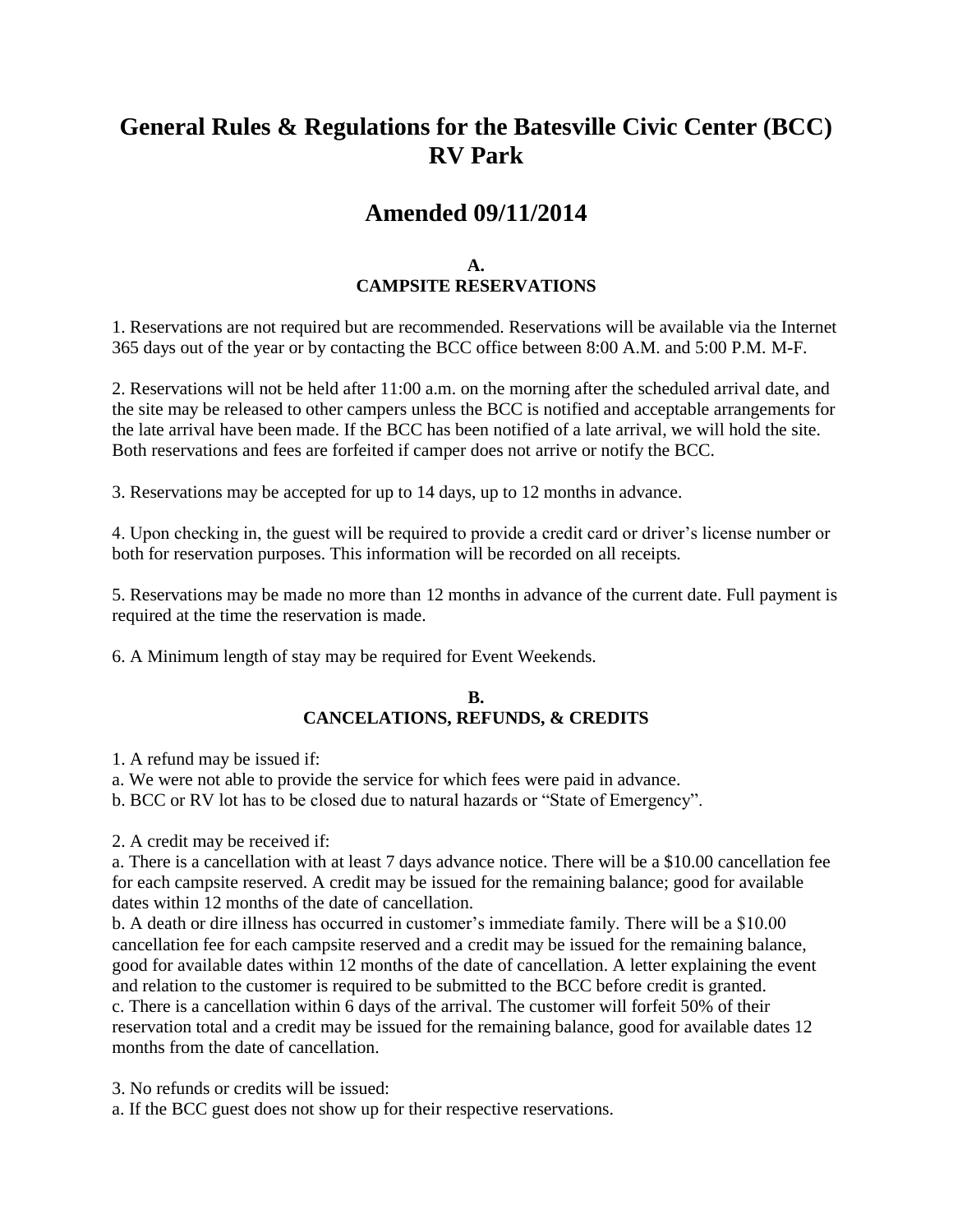b. For shortened stays except for reasons listed in this section and only for the balance of the days left on the reservation.

4. Rescheduling a stay:

a. Rescheduling will be allowed from the actual date of the reservation up to 7 days prior to arrival date with a \$10 fee.

b. Rescheduling will not be allowed within 6 days of arrival.

c. Changing RV sites will be allowed based on site availability.

d. All changes are subject to a \$10 fee.

## **C. CAMPGROUNDS**

1. Camping shall be confined to the designated site or designated overflow areas.

2. No more than one camping unit will be allowed on a camp pad.

3. No more than 8 people can occupy a campsite at any given time, visitors and overnight guests included.

4. The reservation holder must be present for the duration of the stay.

5. Check-out time is 11:00 A.M.; check-in time is 2:00 P.M. All fees are payable in advance.

6. Campgrounds and camp areas are restricted to registered campers and guests only. Guests shall leave the area prior to 10:00 P.M.

7. Campsites will not be rented to any person under 21 years of age. Exception may be granted by the BCC Director or designee. Campers, vehicles, children, and pets shall not be left unattended.

8. The maximum stay on a campsite will vary according to the BCC event schedule.

9. No permanent use of rented facilities for residence purposes is allowed. "Homesteading" or otherwise using rentable facilities for a sole place of residence is prohibited.

10. Cluttering a rented site with garbage, storage containers, boxes, buckets, decorations or other objects is prohibited. The use of appliances such as washers, dryers, refrigerators, or freezers outside of the camper; or parking of trailers or extra vehicles is prohibited.

11. No campsite may be retained without a camping unit placed on the site. Vehicles, boats and other items will be removed or towed away, as necessary, at the owner's expense. The BCC is not liable for property or camping units left unattended. Campers leaving for a day trip in an RV that is their only source of transportation should check with the BCC for methods of holding their site.

12. The washing of vehicles or campers, routine maintenance tasks, or major repairs to campers, boats, or vehicles is prohibited on BCC property. No fluid draining or changing or any vehicles visibly leaking fluids are allowed. In the case of an emergency, the BCC staff should be contacted for instructions.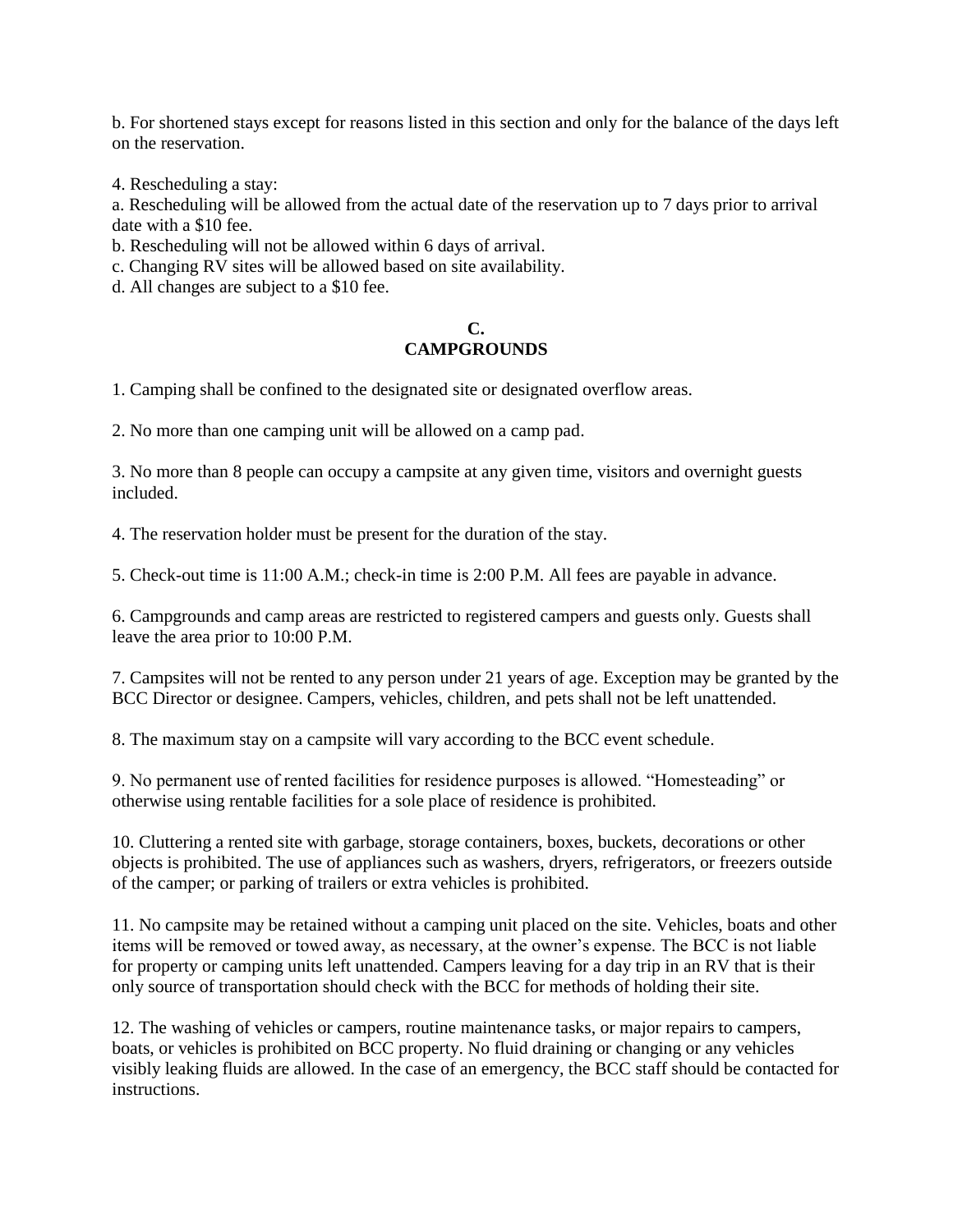13. In no case is the discharge of gray water or sewage on the ground or campsite permitted nor is the storage of gray water or sewage in containers not manufactured specifically for this purpose. Violations are subject to criminal charges, fines, and/or the cost of the clean-up.

14. Except for reserved campsites, a campsite must be occupied immediately.

#### **D. BCC PROPERTY**

1. It is prohibited to destroy, cut, break, remove, mutilate, injure, take, or gather in any manner any tree, shrub, or plant on BCC property.

2. No person shall throw, dump, or leave trash on picnic and camping sites, or in any other areas of BCC property except in the receptacles provided for such; nor shall any person use trash receptacles for the placing of any refuse from private property in the vicinity.

3. No person shall in any manner injure, deface, disturb, destroy, disfigure, or remove any part of a building, sign, wall, fence, tree, bench, or other structure on BCC property.

4. The washing of animals and vehicles in the camping areas is prohibited.

5. No person shall kindle, build, maintain or use a fire other than in the places provided or designated for such purposes. In seasons of unusual dryness or excessive fire danger, fires may be prohibited anywhere within the BCC property. Burn bans will be enforced.

6. No person shall smoke in any structure on BCC property.

### **E. VEHICLE USE**

1. A rate of speed in excess of 10 miles per hour is prohibited within the BCC RV lot.

2. No fluid draining or changing or any vehicles visibly leaking fluids are allowed.

3. Vehicles are strictly prohibited from parking on the grass.

4. Vehicles shall not be permitted in camping areas unless the operator thereof is a registered guest or visitor of a registered guest within the area, and then only to travel to and from the campsite assigned to such operator. The number and type of vehicles allowed in overnight stay areas will be restricted to one camping unit and one vehicle per campsite.

5. The operation of off-road/ non-titled vehicles shall be in designated areas only.

6. Any operator of any vehicle motorized or otherwise must comply with all applicable Mississippi laws.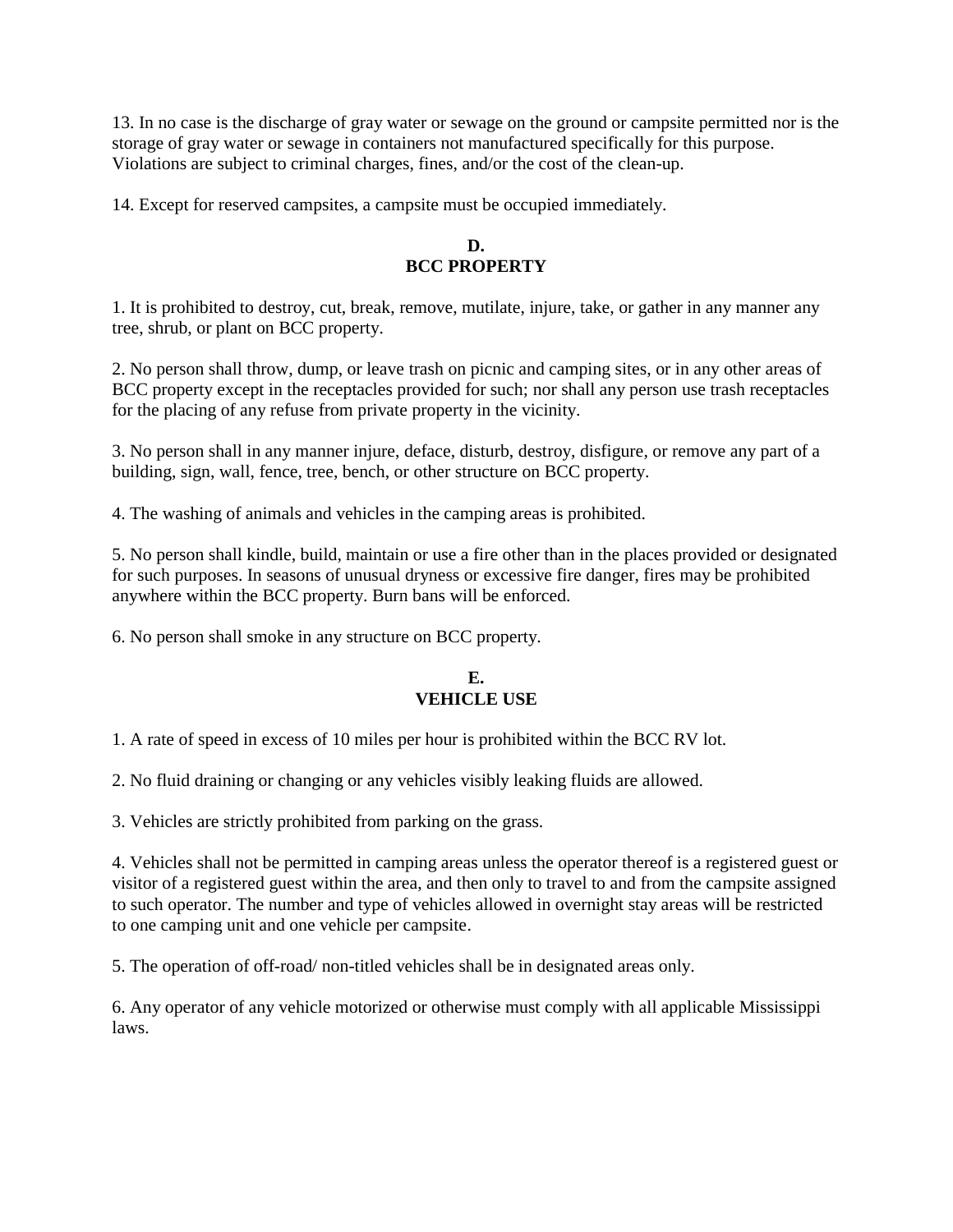#### **F.**

#### **GOLF CARTS, Limited speed motor vehicles (LSMVs) and Electric Personal Assistance Mobility Devices (EPAMDs)**

1. Golf carts and LSMVs may be used on campground roads only and may not exceed 5 mph. (LSMV is a four-wheeled vehicle whose top speed is 20mph) Side walk and off road use is prohibited.

2. Operators of golf carts, LSMVs and EPAMDs must adhere to all applicable state laws. Operators of golf carts and LSMVs must possess a valid driver's license or be a senior citizen. Only persons with disabilities (of any age) may operate EPAMDs.

#### **G. ALCOHOLIC BEVERAGES AND NARCOTICS**

1. Mississippi laws governing intoxicating beverages will be enforced. The BCC Director, BCC staff, or other authorized personnel and any law enforcement officer with appropriate jurisdiction shall have full authority to prevent the public sale, distribution, or unreasonable use of alcoholic beverages by any person or group so as to constitute a nuisance, disturbance, annoyance, or which may be in violation of the laws of the State of Mississippi.

2. All federal, state, and local laws governing the illegal use, sale, distribution, or possession of any drug, narcotic, or paraphernalia shall be strictly enforced.

3. No person shall enter or remain within the confines of BCC property while in a visible or obvious intoxicated or drugged condition.

#### **H. FIREWORKS AND EXPLOSIVES**

1. No person shall bring onto BCC property or the property surrounding same, any explosive substance, such as dynamite, firecrackers, or rockets without the written permission of the BCC Director or his designee.

#### **I. HUNTING**

1. Hunting or trapping is prohibited within the confines of BCC property.

## **J. PERSONAL CONDUCT**

1. Disorderly conduct is strictly prohibited. No person shall indulge in riotous, boisterous, threatening or indecent conduct or abusive, threatening, profane or indecent language.

2. Any person committing obscene or disorderly acts or otherwise creating a nuisance may be removed from the BCC property by Law Enforcement, the BCC Director, or his designee.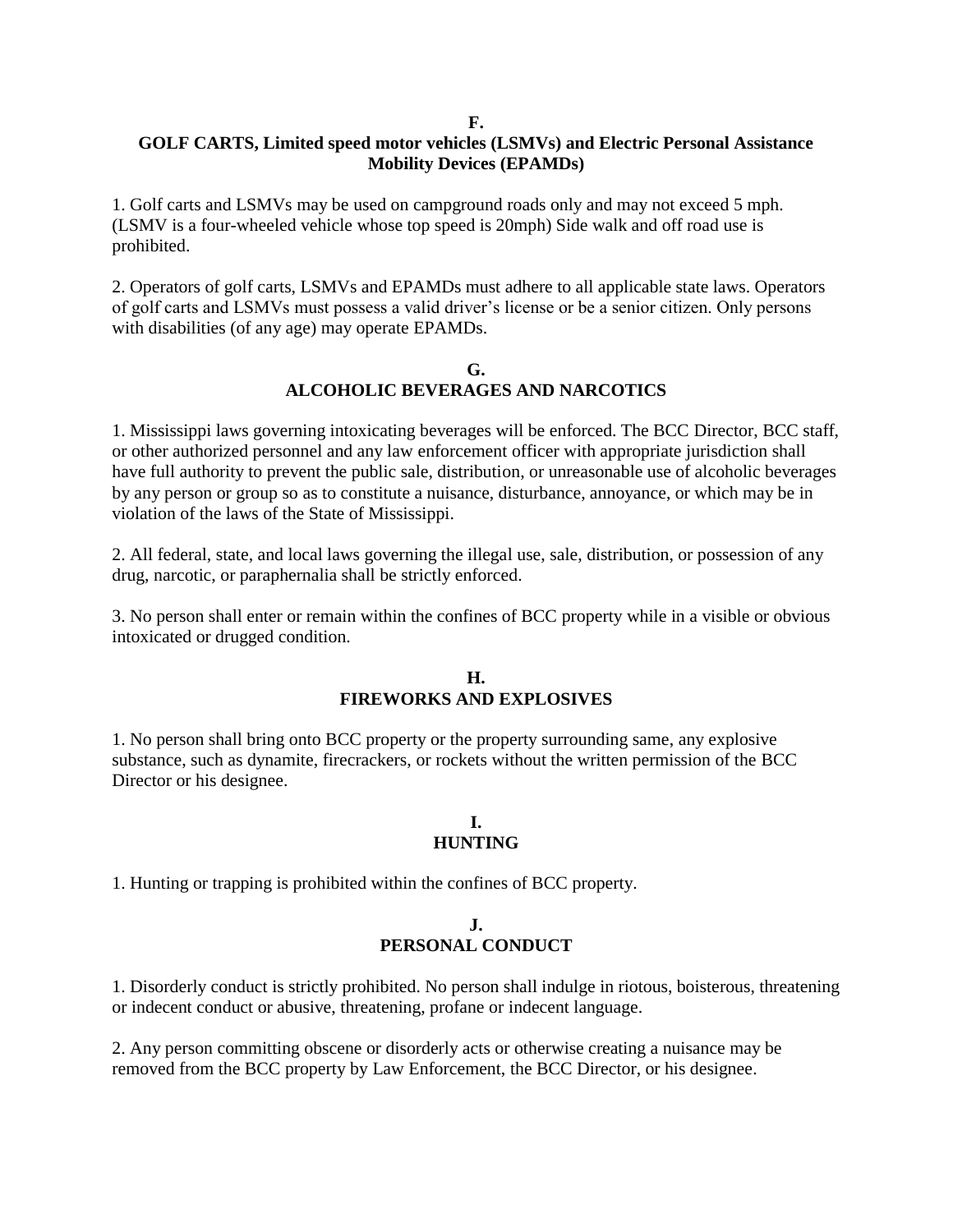3. No person shall operate or use radios, or other sound producing equipment in any area of the BCC which is audible beyond the immediate vicinity or disturbing to any other persons.

4. Gambling is prohibited. All state laws will be enforced.

5. No person shall use comfort stations except in a clean and sanitary manner.

6. No person, except children six years of age or younger, shall use the rest rooms designated for the opposite sex.

7. The BCC Director, or representative may, at his discretion, cause the removal or limit the stay of persons or vehicles causing any disturbance or in any way creating a nuisance.

### **K. GENERAL**

1. Disclaimer: Patrons using the facilities at the BCC shall be responsible for any loss or damage caused by the patron to such facilities. The BCC reserves the right to pursue any legal means, whether civil and/or criminal, to recover its losses or damages.

2. No person shall disobey a lawful order of the BCC Director, or other authorized BCC personnel.

3. No person shall violate any posted limitations established by the BCC concerning hours and areas to be open or accessible.

4. No person shall sell or offer for sale any merchandise, articles, or services without the written consent of the BCC Director or designee.

5. No person shall distribute any handbills, circulate, post, place, or erect any bills, notices, papers, or advertising devices of any kind without the written consent of the BCC Director.

6. No person shall solicit contributions for any purpose without the written consent of the BCC Director or designee.

7. No person shall use, gain admittance to, or attempt to use or remain in a facility on the BCC property for which a charge is required without paying the fees.

8. The BCC is authorized to close the property, or portions thereof, for special events, on certain days of the week, or for exigent circumstances.

9. The BCC Director is authorized to close the BCC or any portion thereof at any time he reasonably believes it necessary for the maintenance of peace, good order, or the protection and safety of the persons or property in or upon the BCC or its environs.

10. Upon closing the BCC or portion thereof, the Director shall be required to remove all unauthorized persons and their belongings from the BCC, or closed portion thereof.

11. It shall be unlawful for any unauthorized person to be in the BCC, or any portion thereof, when it is closed to the public by order of the BCC Director.